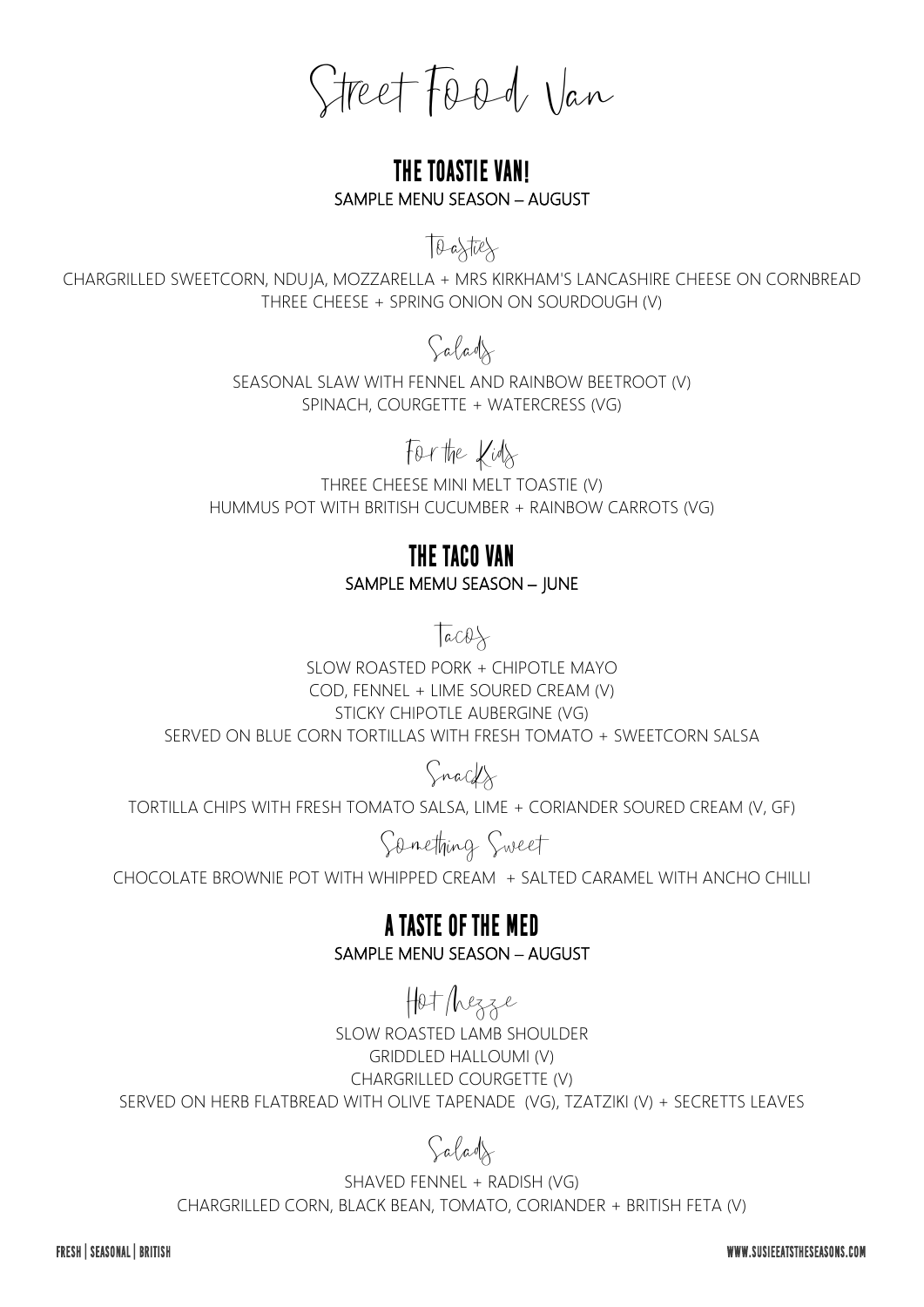Supperclub

## **With Susie in your driveway!**

#### SAMPLE MENU SEASON – SEPTEMBER

On Arrival

ENGLISH COUNTRY GARDEN PUNCH

## To Start

CHARGRILLED COURGETTE, BABY MOZZARELLA AND PICKLED TOMATO (V) SERVED WITH OLIVE BREAD OR GIN CURED SALMON, BEETROOT CARPACCIO AND DILL SERVED WITH RYE BREAD

Followed By

COD FILLET OR BAKED FETA (V) SERVED WITH SLOW COOKED TOMATOES AND A WARM SALAD OF ROASTED BROCCOLI, WHITE BEAN AND LEMON

OR

CHIPOTLE CHICKEN LEG OR CHIPOTLE AUBERGINE (V) SERVED WITH SWEET POTATO MASH, CHIMICHURRI AND A SWEETCORN FRITTER

Something Sweet

ROASTED PLUM PAVLOVA OR BLACKBERRY CHEESECAKE WITH SESAME AND HAZELNUT

### To Finish

THE BEST OF BRITISH CHEESEBOARD